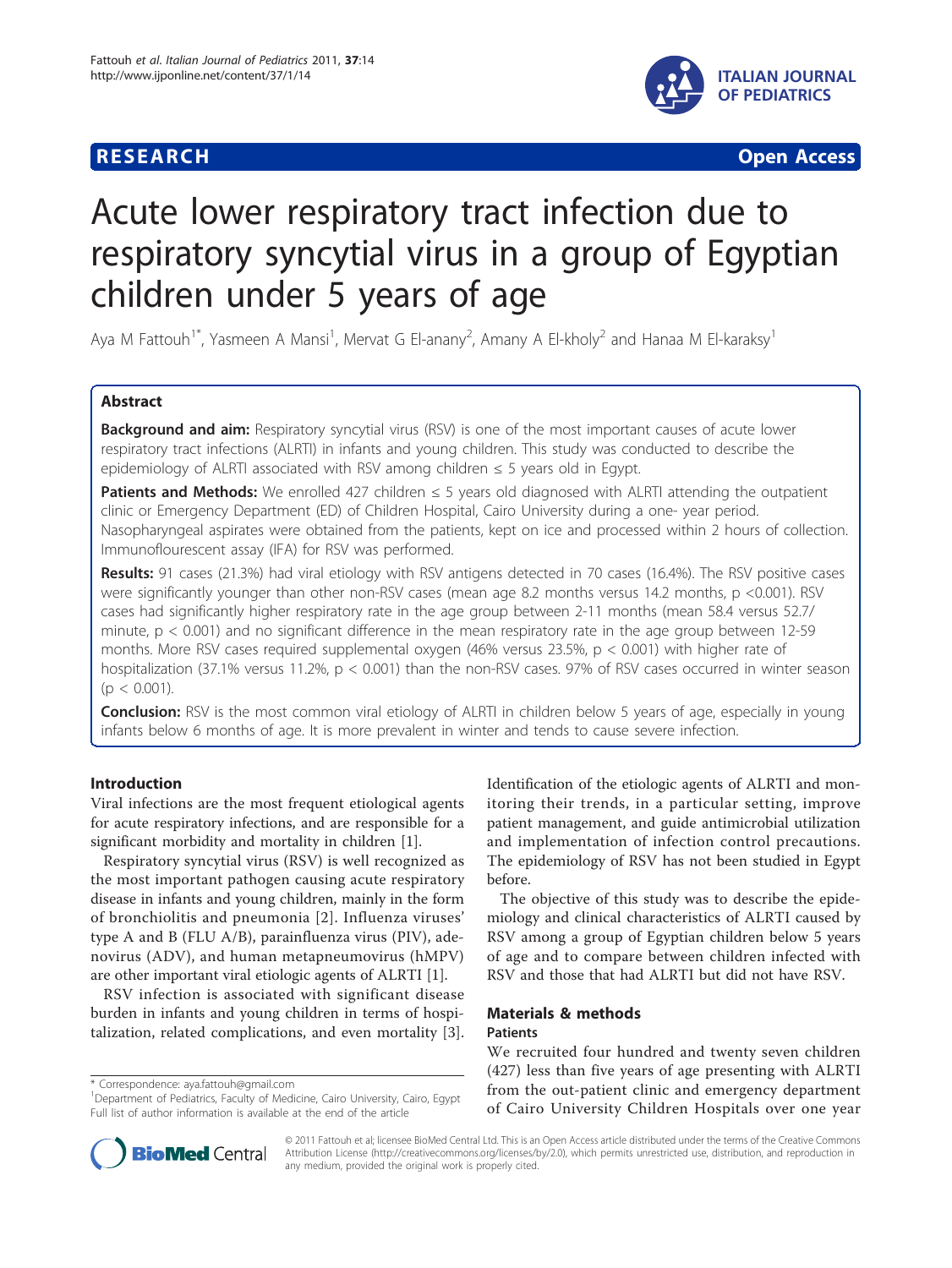between December 2006 and November 2007. We obtained the pediatric department research review board approval.

A case of pneumonia was defined; depending on WHO definitions, as a child with cough and difficult breathing or tachypnea (50 breaths per minute or more in a child aged 2-11 months or 40 breaths per minute or more in a child aged 12-59 months) and if the patient exhibit lower chest in-drawing or stridor, he will be diagnosed as a case of severe pneumonia [[4\]](#page-4-0). Those who are not fast breathing was diagnosed as a case of bronchitis or wheezing bronchitis. Patients; included depending on clinical findings, were eligible for inclusion whether they were managed as outpatients or were hospitalized but those with symptoms longer than four weeks were excluded.

Following informed parent consent, patients were subjected to a questionnaire detailing demographic data and past medical history completed by the parents/ guardians.

Full clinical history was obtained including the current illness with special emphasis on the presence of extrapulmonary manifestations as inability to feed or drink, vomiting, diarrhea, convulsions, altered mental status or conjunctivitis. The history included data about any received antibiotic therapy, previous episodes diagnosed as lower respiratory tract infection and any associated conditions especially congenital heart disease, asthma, malnutrition, renal disorders or diabetes. Accurate gestational age of the included patients could not be obtained as those patients were selected from the outpatients' clinic and the ED and their parents did not have any birth related documents.

Physical examination included general examination and thorough chest examination to detect the presence of respiratory distress (tachypnea, chest indrawing, grunting or cyanosis) and other chest findings as wheezing and crepitations. Chest x-ray and complete blood count were done for those patients whose conditions required hospital admission.

### Specimens

Nasopharyngeal aspirate samples were collected in sterile vials from each enrolled child. The specimens were collected between 1–15 days of illness. The sample was kept on ice and processed within 2 hours of collection [[5\]](#page-4-0). Immunoflourescent assay (IFA) for RSV, adenovirus, influenza A virus, influenza B virus, and parainfluenza 1-3 viruses (Panel I Viral Screening and Identification Kit, Chemicon International, Inc., Temecula, CA) was performed on each sample.

Blood was collected aseptically using venipuncture techniques and serum samples were refrigerated at -70°C. Indirect immuno-enzyme assay (ELISA) was used to test for IgG and IgM of Chlamydophila and Mycoplasma using VIRCELL kit (VIRCELL, S.L. Pza.Dominguez Ortiz 1.Poligono Industrial Dos de October 18320 Santa Fe, Granada, Spain; lot number 06ECPN107).

Clinical management and outcome data were collected.

## Statistical analysis

Data were statistically described in terms of mean ± standard deviation  $(± SD)$ , frequencies (number of cases) and percentages when appropriate. Comparison of quantitative variables between the study groups was done using Student  $t$  test for independent samples. For comparing categorical data, Chi square  $(\chi^2)$  test was performed. Exact test was used instead when the expected frequency is less than 5. A probability value  $(p \text{ value})$  less than 0.05 was considered statistically significant. All statistical calculations were done using computer programs Microsoft Excel 2003 (Microsoft Corporation, NY, and USA) and SPSS (Statistical Package for the Social Science; SPSS Inc., Chicago, IL, USA) version 15 for Microsoft Windows.

## Results

A viral agent was detected in 91 children (21.3%) of the enrolled cases, 70 children of them (16.4%) were infected with RSV. The other viruses that were identified included: para-influenza 3 virus in 14 children (3.3%); influenza A virus in 3 children (0.7%), adenovirus in 2 and para-influenza 1 in 2 cases (0.5%). There was no overlap in infection between the RSV virus and the other identified viruses.

Among the RSV cases, 34 (48.6%) were males. Their median age was 3 months (range between 8 days and 4 years) and 45 cases (64%) of them were less than 6 months. Fifty one children (72.8%) had received antibiotic therapy for a median of 3 days (range between 1-13 days) before admission. Regarding the clinical diagnosis of the RSV cases, 43 patients were diagnosed as pneumonia (61.4%) while 22 cases were diagnosed as bronchitis (31.4%) and 5 cases with wheezing bronchitis (7.1%) Twenty five cases (35.7%) reported having a preexisting medical condition; 14 cases (21.2%) were small for weight, 5 cases (7.1%) had recurrent wheezy chest, 4 cases (5.7%) suffered from a congenital heart disease, one patient with chronic renal failure and one with diabetes. They did not have different outcomes.

Comparing the RSV cases and the remaining 357 patients showed significantly lower mean age of the RSV cases. The mean weight of the RSV cases was significantly lower than the non RSV cases but actually the non RSV cases with small weight for age were significantly more than the RSV cases (21.2% versus 37.8%, p value 0.024). RSV infection was associated with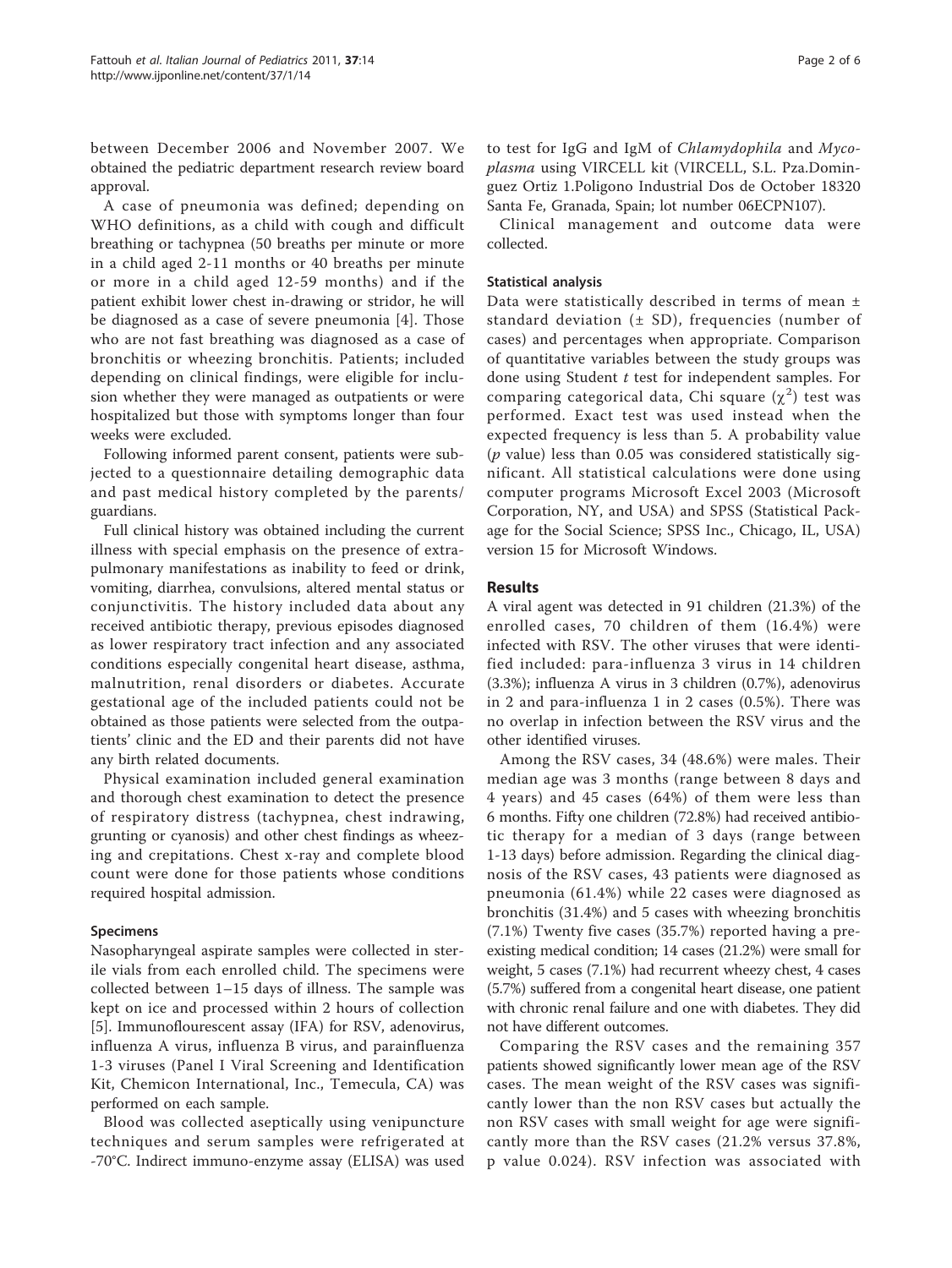significantly higher respiratory rates in the age group between 2-11 months  $(58.4 \pm 9.2 \text{ versus } 52.7 \pm 9.3,$ p <0.001) while in those between 12-59 months although showed higher respiratory rate but with no significant difference (47.7 ± 8.53 versus 46.8 ± 8.48, p 0.724). Chest in-drawing was significantly more among the RSV cases. The rate of hospitalization was significantly higher among RSV cases (26/70 cases 37.1%, compared to 40/357 non-RSV cases 11.2%) with median days of hospitalization 3 days (range 1 - 15). Also, significantly more RSV cases required supplemental oxygen (32/70 compared to 84/357). Only one patient died in each group and this leads to a significantly higher case fatality rate among the RSV cases (1.4% versus 0.3%, p < 0.001, Odds ratio 5.159, CI 95%= 0.319 -83.483) (Table 1). These two patients had no underlying diseases or risk factors

On analyzing the data about seasonal distribution of the RSV cases and the non RSV cases; we found that 68 children (97.1%) of the RSV cases presented during the 3-month-period from December to February. For the two months of December and January, RSV was the etiology for 59% of the enrolled ALRTI cases (Figure [1](#page-3-0)).

## **Discussion**

In the present study, the overall incidence of viral infection defined by IFA alone on nasopharyngeal specimens was 21%. The most frequently encountered virus was RSV (16.4%). The reported rates of RSV in other series were generally comparable to that reported in the present study [\[6](#page-4-0)-[11](#page-4-0)]. Other studies have used different methods of viral detection as real-time PCR which resulted in higher rates of RSV detection up to 44-49% [[12,13\]](#page-4-0). The different inclusion criteria in the different series contributed to the different rates of RSV detection as in our study we included only patients less than 5 years old who presented with ALRTI while other studies have included wider range of clinical diagnosis such as upper respiratory tract infection and even isolated fever resulting in higher rate of viral detection [\[14\]](#page-4-0). Others who focused on patients presenting with bronchiolitis or asthmatic bronchiolitis reported even higher rates of RSV detection reaching up to 56-72% (8&15). This may be attributed to the strong association between RSV infection early in life and the subsequent development of asthma [[16\]](#page-4-0). The mechanism by which RSV contributes to asthma is complex and remains largely unknown although RSV-infected patients have increased levels of Th2 cytokines and IgE in the patients' sera, suggesting that an allergy-like condition may develop during infection [[17\]](#page-4-0). In our study, 7.1% of RSV cases were admitted with the diagnosis of wheezing bronchitis and gave history or recurrent wheezy chest.

The RSV cases had significantly lower age mean than the non-RSV cases with 64% of them younger than 6 months old. The young age has been documented as a risk factor for RSV infection in many studies [[9,10,14,17](#page-4-0)]. This can be attributed to the lower cellular immunity [\[10\]](#page-4-0). At the same time, this is an age when maternally acquired antibodies are decreasing with a

Table 1 The clinical characteristics of the RSV vs. non RSV cases

|                                                                        | <b>RSV</b><br>$(n = 70)$ | Non-RSV ( $n = 357$ ) | P-value |
|------------------------------------------------------------------------|--------------------------|-----------------------|---------|
| Mean Age $\pm$ std. deviation (months)                                 | $8.2 \ (\pm 11.5)$       | 14.2 $(\pm 14.37)$    | 0.001   |
| Mean Weight $\pm$ std. deviation (kg)                                  | $6.7(\pm 3.3)$           | $8.5(\pm 5.4)$        | 0.006   |
| Patients with small weight for age (%)                                 | 21.2%                    | 37.8%                 | 0.024   |
| Mean Respiratory rate $\pm$ std. deviation (/min) in patients 2-11 mo  | 58.4 $(\pm 9.2)$         | 52.7 ( $\pm$ 9.3)     | < 0.001 |
| Mean Respiratory rate $\pm$ std. deviation (/min) in patients 12-59 mo | $47.7(\pm 8.53)$         | $46.8(\pm 8.48)$      | 0.724   |
| Tachypnea (%)                                                          | 62.9%                    | 54.9%                 | 0.137   |
| Wheezes (%)                                                            | 7.1%                     | 9.8%                  | 0.635   |
| Difficult breathing (%)                                                | 98                       | 91                    | 0.053   |
| Chest in-drawing (%)                                                   | 88                       | 74                    | 0.014   |
| Cough (%)                                                              | 100                      | 97                    | 0.18    |
| Inability to feed (%)                                                  | 52                       | 44                    | 0.13    |
| Convulsions (%)                                                        | 1.7                      | 3.3                   | 0.4     |
| Past history of pneumonia (%)                                          | 14                       | 31                    | 0.003   |
| Supplemental Oxygen (%)                                                | 46                       | 23.5                  | < 0.001 |
| Hospitalization (%)                                                    | 37.1                     | 11.2                  | < 0.001 |
| Admission to ICU (%)                                                   | 1.5                      | 1.1                   | 0.59    |
| Case fatality rate (%)                                                 | 1.4                      | 0.3                   | < 0.001 |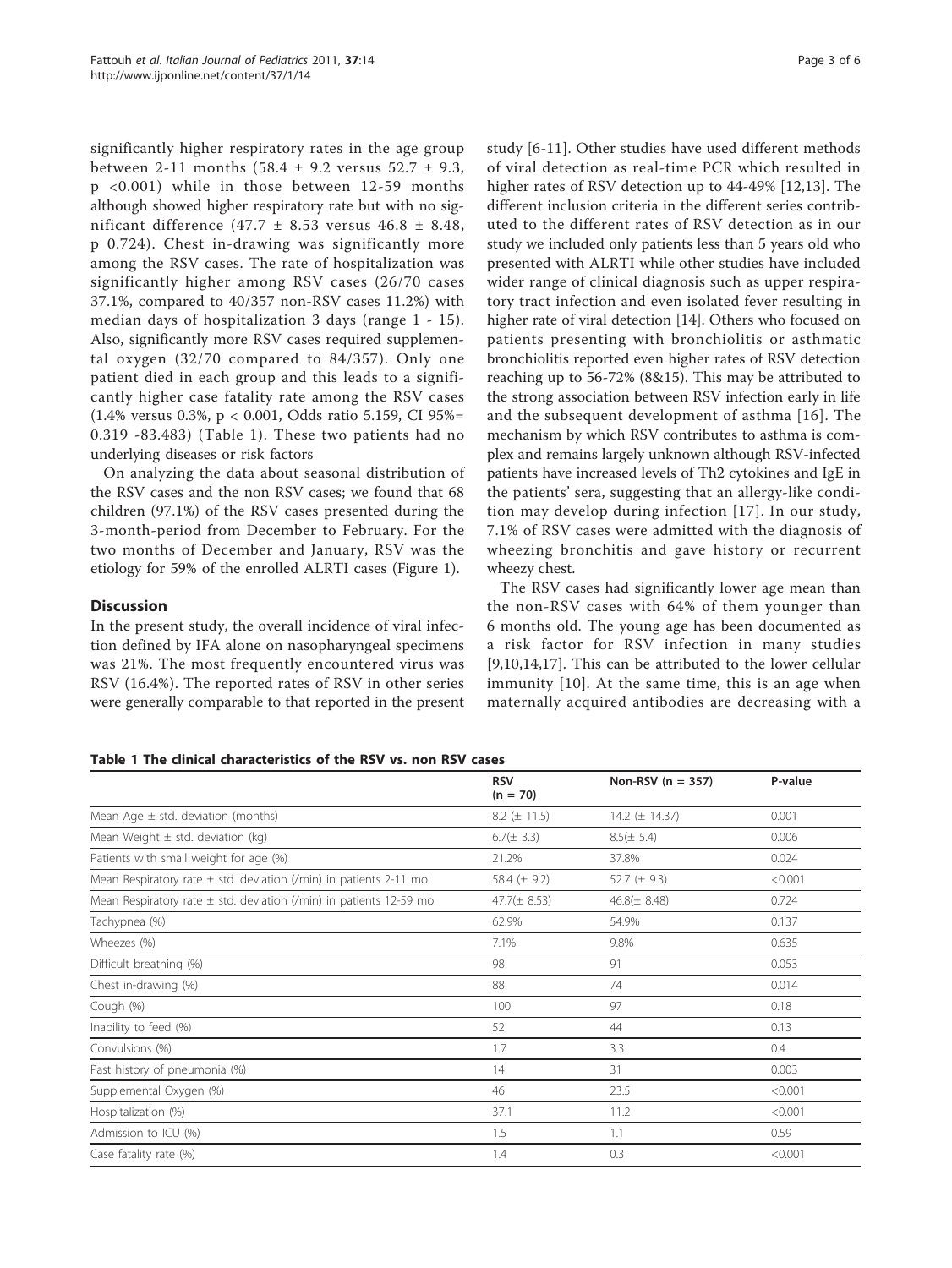<span id="page-3-0"></span>

half-life of about one month associated with lower magnitude of the humoral immune response to RSV in children <3 months [\[18\]](#page-4-0).

In our study, we included patients with ALRTI so cough was a persistent feature in all patients while difficult breathing was encountered in almost all patients. We tried to demonstrate any useful association to predict RSV infection from clinical data and we found that RSV patients demonstrated higher respiratory rates, especially in the age group 2-11 months which includes 80% of the RSV cases; this was also observed by other investigators [[19\]](#page-4-0). Chest in-drawing was encountered more frequent in RSV patients. These findings are consistent with Durain et al. who concluded that cough and retractions are predictive signals of RSV infection in young infants [[20\]](#page-4-0).

Another important feature of RSV infection is the seasonality of RSV infection. In temperate climate, RSV activity increases in the winter months but may occur year around in equatorial areas [[21-](#page-4-0)[23](#page-5-0)] while in tropical and subtropical areas, RSV infection peaks more often in relation to wet season [[24](#page-5-0)]. In the current study, most RSV cases (97.1% of cases) occurred mainly between December and February; which are the cold months of the year in Egypt. In other countries like Italy, the peak of the RSV epidemic occurs in February, with an earlier occurrence and disappearance in the northern and central regions, compared to the southern regions [[25\]](#page-5-0). The study of the local epidemiology of RSV infection is essential for predicting epidemics and planning for preventive measures especially for the high risk groups.

RSV infection in our study tended to be severe as demonstrated by observing the higher hospitalization rate (3 times greater than other etiologies,  $p < 0.001$ ) which is consistent with other series [[25](#page-5-0)-[27](#page-5-0)] and the greater need to supplemental oxygen. Although the case fatality rate was significantly higher among the RSV cases but this may be due to the fact that the number of deaths are too small to make a clinically significant comparison.

There are some well-known medical risk factors associated with RSV infection as prematurity, chronic lung disease and congenital heart disease. Congenital heart disease had been encountered in 5.7% of our RSV cases. One of the limitations of the current study was the inability to investigate the other risk factors especially prematurity due to the fact that our patients were selected from the outpatient clinic or the ED with lack of accurate documented information about their gestational age. We couldn't rely on the data given by their parents which could have interfered with the accuracy of our results.

There are other host environmental factors such as severe stunting which was found to be associated with increased risk of progression to RSV associated pneumonia [[28\]](#page-5-0). In our study, the mean weight in RSV cases was much lower than other patients but this was attributed to the lower mean age of the RSV cases.

One of the limitations in the present study was that we did not investigate the bacterial infection in depth to accurately identify the need for antibiotic administration. But we cannot ignore the fact that the majority of RSV cases (72.8%) have received antimicrobials prior to identification of a viral etiology and the same percent was encountered in the non RSV cases (72%). Other studies have also reported excess antibiotic prescription during periods of RSV activity [[29\]](#page-5-0); although numerous studies have shown that the occurrence of a secondary or concurrent bacterial infection in hospitalized children with RSV lower respiratory tract disease (LRTD) is <1% [[30](#page-5-0)]. Unfortunately, this unjustified use of antibiotics increases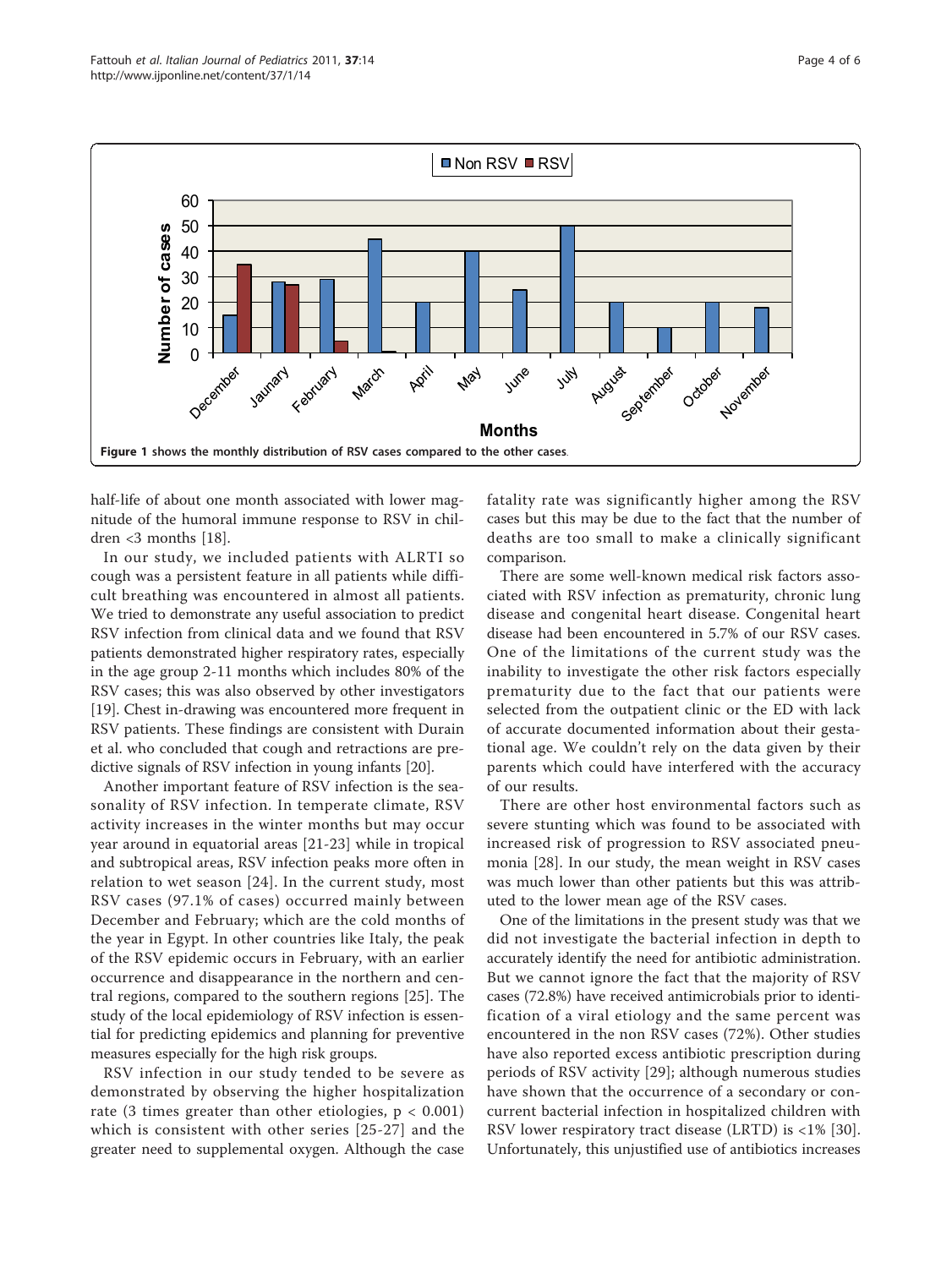<span id="page-4-0"></span>the risk of development of antimicrobial resistance. These findings supports the imperative need for rapid reliable screening test to detect RSV infection to avoid unjustified use of antibiotics and also to reinforce implementation of infection control precautions among hospitalized cases, when diagnosis of RSV infection etiology is established.

IN CONCLUSION, RSV is the most common viral etiology of ALRTI in children below 5 years of age, especially among young infants less than 6 months of age. RSV infection was more often during winter months. Our results underscore the fact that routine testing children with ALRTI for RSV to avoid unnecessary antimicrobial therapy and to apply infection prevention and control precautions. Further studies are required to accurately define the risk groups who are in need for immunoprophylaxis.

#### List of abbreviations

RSV: respiratory syncytial virus: ALRTI: acute lower respiratory tract infections: ED: Emergency Department: IFA: Immunoflourescent assay: FLU A/B: Influenza viruses' type A and B: PIV: parainfluenza virus: ADV: adenovirus: hMPV: human metapneumovirus: ELISA: enzyme linked immunosorbent assay: SPSS: Statistical Package for the Social Science: LRTD: lower respiratory tract disease.

#### Acknowledgements

The authors wish to thank the Infection Control Team of Children Hospitals, Cairo University and The Disease Surveillance Program and Virology Staff, NAMRU-3 for their support.

#### Author details

<sup>1</sup>Department of Pediatrics, Faculty of Medicine, Cairo University, Cairo, Egypt. <sup>2</sup> Department of Clinical Pathology, Faculty of Medicine, Cairo University, Cairo, Egypt.

#### Authors' contributions

AF carried out patients' inclusion and examination, analysis of the data, interpretation of the results and drafting the manuscript. YM carried out patients' inclusion and examination, statistical analysis and interpretation of the results. MG performed the immunoassay. AA conceived of the study, participated in the design of the study and the immunoassay. HE conceived of the study, and participated in its design and coordination and helped to draft the manuscript. All authors read and approved the final manuscript.

#### Competing interests

The authors declare that they have no competing interests.

Received: 18 January 2011 Accepted: 6 April 2011 Published: 6 April 2011

#### References

- 1. Costa LF, Yokosawa J, Mantese OC, Oliveira TF, Silveira HL, Nepomuceno LL, Moreira LS, Dyonisio G, Rossi LM, Oliveira RC, Ribeiro LZ, Queiróz DA: [Respiratory viruses in children younger than five years old with acute](http://www.ncbi.nlm.nih.gov/pubmed/16862327?dopt=Abstract) [respiratory disease from 2001 to 2004 in Uberlândia, MG, Brazil.](http://www.ncbi.nlm.nih.gov/pubmed/16862327?dopt=Abstract) Mem Inst Oswaldo Cruz 2006, 101:301-6.
- 2. Oliveira TF, Freitas GR, Ribeiro LZ, Yokosawa J, Siqueira MM, Portes SA, Silveira HL, Calegari T, Costa LF, Mantese OC, Queiróz DA: [Prevalence and](http://www.ncbi.nlm.nih.gov/pubmed/18797752?dopt=Abstract) [clinical aspects of respiratory syncytial virus A and B groups in children](http://www.ncbi.nlm.nih.gov/pubmed/18797752?dopt=Abstract) [seen at Hospital de Clínicas of Uberlândia, MG, Brazil.](http://www.ncbi.nlm.nih.gov/pubmed/18797752?dopt=Abstract) Mem Inst Oswaldo Cruz 2008, 103:417-22.
- Robinson RF: [Impact of respiratory syncytial virus in the United States.](http://www.ncbi.nlm.nih.gov/pubmed/19020201?dopt=Abstract) Am J Health Syst Pharm 2008, 65(23 Suppl 8):S3-6, [Abstract].
- 4. Wardlaw TM, Johansson EW, Hodge M: Pneumonia: the forgotten killer of children United Nation Children's Fund (UNICEF), World health organization (WHO), 2006. [\[http://www.who.int/child\\_adolescent\\_health\]](http://www.who.int/child_adolescent_health).
- 5. Heikkinen T, Marttila J, Salmi AA, Ruuskanen O: [Nasal swab versus](http://www.ncbi.nlm.nih.gov/pubmed/12409425?dopt=Abstract) [nasopharyngeal aspirate for isolation of respiratory viruses.](http://www.ncbi.nlm.nih.gov/pubmed/12409425?dopt=Abstract) J Clin Microbiol 2002, 40:4337-9.
- 6. Don M, Fasoli L, Paldanius M, Vainionpää R, Kleemola M, Räty R, Leinonen M, Korppi M, Tenore A, Canciani M: [Aetiology of community](http://www.ncbi.nlm.nih.gov/pubmed/16308213?dopt=Abstract)[acquired pneumonia: serological results of a paediatric survey.](http://www.ncbi.nlm.nih.gov/pubmed/16308213?dopt=Abstract) Scand J Infect Dis 2005, 37:806-12, [Abstract].
- 7. Hamano-Hasegawa K, Morozumi M, Nakayama E, Chiba N, Murayama SY, Takayanagi R, Iwata S, Sunakawa K, Ubukata K, Acute Respiratory Diseases Study Group: [Comprehensive detection of causative pathogens using](http://www.ncbi.nlm.nih.gov/pubmed/19089556?dopt=Abstract) [real-time PCR to diagnose pediatric community-acquired pneumonia.](http://www.ncbi.nlm.nih.gov/pubmed/19089556?dopt=Abstract) J Infect Chemother 2008, 14:424-32, [Abstract].
- 8. Ou SY, Lin GY, Wu Y, Lu XD, Lin CX, Zhou RB: [Viral pathogens of acute](http://www.ncbi.nlm.nih.gov/pubmed/19292960?dopt=Abstract) [lower respiratory tract infection in hospitalized children from East](http://www.ncbi.nlm.nih.gov/pubmed/19292960?dopt=Abstract) [Guangdong of China.](http://www.ncbi.nlm.nih.gov/pubmed/19292960?dopt=Abstract) Zhongguo Dang Dai Er Ke Za Zhi 2009, 11:203-6, [Abstract]
- 9. Herrera-Rodríguez DH, de la Hoz F, Mariño C, Ramírez E: [Respiratory virus](http://www.ncbi.nlm.nih.gov/pubmed/18209824?dopt=Abstract) [in children aged less than 10 years old suffering from respiratory](http://www.ncbi.nlm.nih.gov/pubmed/18209824?dopt=Abstract) [infection in the Hospital Militar Central in Bogota from 2000-2001.](http://www.ncbi.nlm.nih.gov/pubmed/18209824?dopt=Abstract) Rev Salud Publica (Boaota) 2007, 9:576-86, [Abstract].
- 10. Zhang XL, Ji W, Ji ZH, Ding YF, Zhu H, Yan YD, Huang YP, He YX, Ye JX, Ji XQ: [Epidemiological study on respiratory syncytial virus and its](http://www.ncbi.nlm.nih.gov/pubmed/18206007?dopt=Abstract) [bronchopneumonia among children in Suzhou.](http://www.ncbi.nlm.nih.gov/pubmed/18206007?dopt=Abstract) Zhonghua Yu Fang Yi Xue Za Zhi 2007, 41:371-4, [Abstract].
- 11. Pecchini R, Berezin EN, Felício MC, Passos SD, Souza MC, Lima LR, Ueda M, Matsumoto TK, Durigon EL: [Incidence and clinical characteristics of the](http://www.ncbi.nlm.nih.gov/pubmed/19287833?dopt=Abstract) [infection by the Respiratory Syncytial Virus in children admitted in Santa](http://www.ncbi.nlm.nih.gov/pubmed/19287833?dopt=Abstract) [Casa de São Paulo Hospital.](http://www.ncbi.nlm.nih.gov/pubmed/19287833?dopt=Abstract) Braz J Infect Dis 2008, 12:476-9.
- 12. Chun JK, Lee JH, Kim HS, Cheong HM, Kim KS, Kang C, Kim DS: [Establishing](http://www.ncbi.nlm.nih.gov/pubmed/19190941?dopt=Abstract) [a surveillance network for severe lower respiratory tract infections in](http://www.ncbi.nlm.nih.gov/pubmed/19190941?dopt=Abstract) [Korean infants and young children.](http://www.ncbi.nlm.nih.gov/pubmed/19190941?dopt=Abstract) Eur J Clin Microbiol Infect Dis 2009, 28:841-4, [Abstract].
- 13. Bonzel L, Tenenbaum T, Schroten H, Schildgen O, Schweitzer-Krantz S, Adams O: [Frequent detection of viral coinfection in children hospitalized](http://www.ncbi.nlm.nih.gov/pubmed/18520973?dopt=Abstract) [with acute respiratory tract infection using a real-time polymerase chain](http://www.ncbi.nlm.nih.gov/pubmed/18520973?dopt=Abstract) [reaction.](http://www.ncbi.nlm.nih.gov/pubmed/18520973?dopt=Abstract) Pediatr Infect Dis J 2008, 27:589-94, [Abstract].
- 14. El-Hajje MJ, Moulin F, de Suremain N, Marc E, Cosnes-Lambe C, Pons-Catalano C, Lorrot M, Chalumeau M, Rozenberg F, Raymond J, Lebon P, Gendrel D: [Respiratory syncytial virus in hospitalized children. A 3-year](http://www.ncbi.nlm.nih.gov/pubmed/18061394?dopt=Abstract) [study.](http://www.ncbi.nlm.nih.gov/pubmed/18061394?dopt=Abstract) Presse Med 2008, 37:37-43, [Abstract].
- 15. Mlinaric-Galinovic G, Vilibic-Cavlek T, Ljubin-Sternak S, Drazenovic V, Galinovic I, Tomic V, Welliver RC: [Eleven consecutive years of respiratory](http://www.ncbi.nlm.nih.gov/pubmed/19405923?dopt=Abstract) [syncytial virus outbreaks in Croatia.](http://www.ncbi.nlm.nih.gov/pubmed/19405923?dopt=Abstract) Pediatr Int 2009, 51:237-40, [Abstract].
- 16. Castro M, Schweiger T, Yin-Declue H, Ramkumar TP, Christie C, Zheng J, Cohen R, Schechtman KB, Strunk R, Bacharier LB: [Cytokine response after](http://www.ncbi.nlm.nih.gov/pubmed/18760461?dopt=Abstract) [severe RSV bronchiolitis in early life.](http://www.ncbi.nlm.nih.gov/pubmed/18760461?dopt=Abstract) J Allergy Clin Immunol 2008, 122:726-733.
- 17. Belino-Studzińska P, Pancer K: [Respiratory syncytial virus: as an etiological](http://www.ncbi.nlm.nih.gov/pubmed/19209739?dopt=Abstract) [agent of respiratory tract infection in children and adults.](http://www.ncbi.nlm.nih.gov/pubmed/19209739?dopt=Abstract) Przegl Epidemiol 2008, 62:767-75, [Abstract].
- 18. Queiróz DA, Durigon EL, Botosso VF, Ejzemberg B, Vieira SE, Mineo JR, Yamashita C, Hein N, Lopes CL, Cacharo AL, Stewien KE: [Immune response](http://www.ncbi.nlm.nih.gov/pubmed/12424491?dopt=Abstract) [to respiratory syncytial virus in young Brazilian children.](http://www.ncbi.nlm.nih.gov/pubmed/12424491?dopt=Abstract) Braz J Med Biol Res 2002, 35(10):1183-93.
- 19. Juvén T, Mertsola J, Toikka P, Virkki R, Leinonen M, Ruuskanen O: [Clinical](http://www.ncbi.nlm.nih.gov/pubmed/11734706?dopt=Abstract) [profile of serologically diagnosed pneumococcal pneumonia.](http://www.ncbi.nlm.nih.gov/pubmed/11734706?dopt=Abstract) Pediatr Infect Dis J 2001, 20:1028-33, [Abstract].
- 20. Durani Y, Friedman MJ, Attia MW: [Clinical predictors of respiratory](http://www.ncbi.nlm.nih.gov/pubmed/18533951?dopt=Abstract) [syncytial virus infection in children.](http://www.ncbi.nlm.nih.gov/pubmed/18533951?dopt=Abstract) Pediatr Int 2008, 50:352-5, [Abstract].
- 21. Constantopoulos AG, Kafetzis DA, Syrogiannopoulos GA, Roilides EJ, Malaka-Zafiriu EE, Sbyrakis SS, Marcopoulos ML: [Burden of respiratory syncytial](http://www.ncbi.nlm.nih.gov/pubmed/11939389?dopt=Abstract) [viral infections on paediatric hospitals: a two-year prospective](http://www.ncbi.nlm.nih.gov/pubmed/11939389?dopt=Abstract) [epidemiological study.](http://www.ncbi.nlm.nih.gov/pubmed/11939389?dopt=Abstract) Eur J Clin Microbiol Infect Dis 2002, 21:102-7, [Abstract].
- 22. Rossi GA, Medici MC, Merolla R, Osservatorio VRS Study Group: [Incidence of](http://www.ncbi.nlm.nih.gov/pubmed/15750755?dopt=Abstract) [respiratory syncytial virus positivity in young Italian children referred to](http://www.ncbi.nlm.nih.gov/pubmed/15750755?dopt=Abstract) [the emergency departments for lower respiratory tract infection over](http://www.ncbi.nlm.nih.gov/pubmed/15750755?dopt=Abstract) [two consecutive epidemic seasons.](http://www.ncbi.nlm.nih.gov/pubmed/15750755?dopt=Abstract) Infection 2005, 33:18-24, [Abstract].